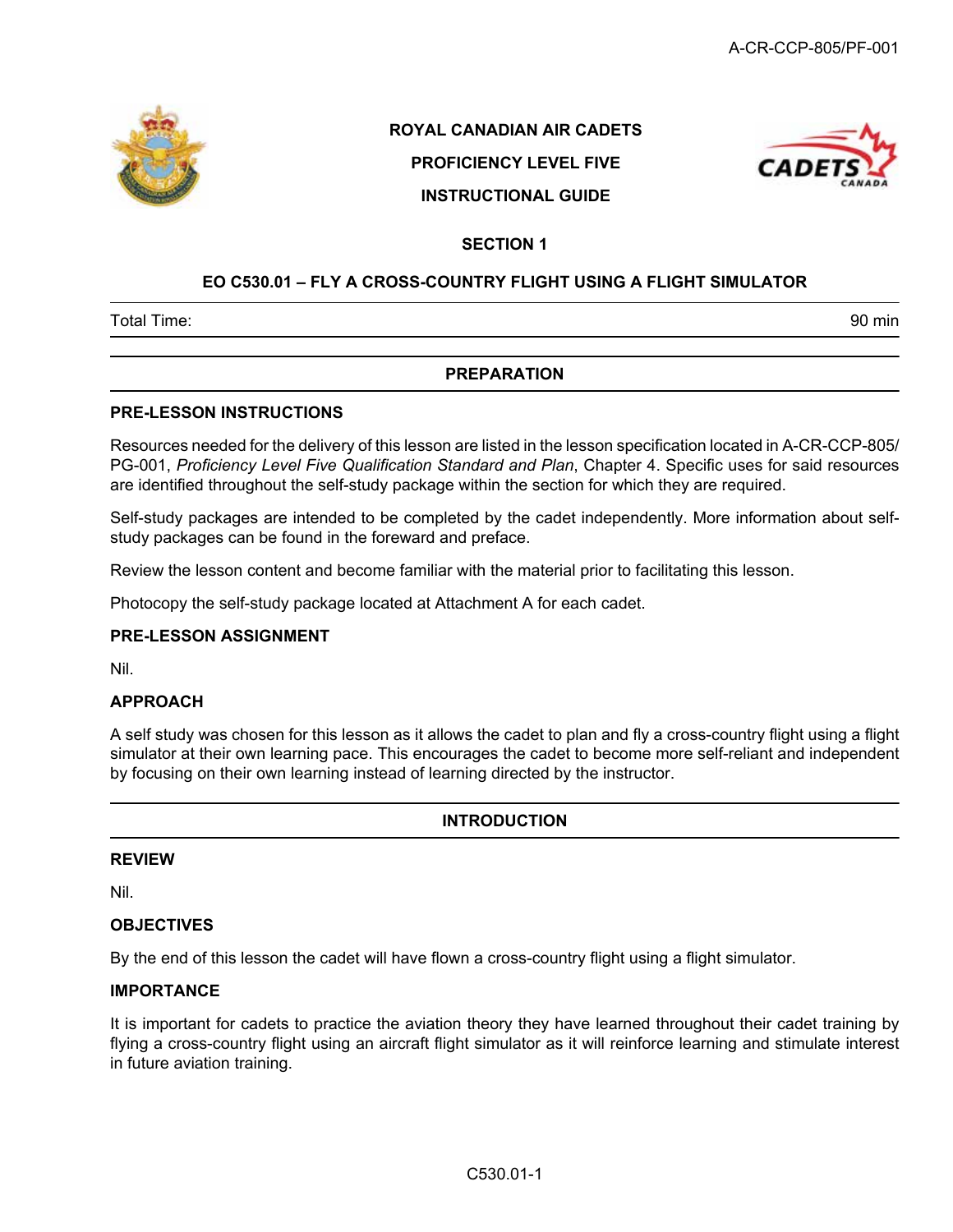# **SELF-STUDY PACKAGE INSTRUCTIONS**

# **OBJECTIVE**

The objective of this self-study package is to have the cadet fly a cross-country flight using a flight simulator.

#### **RESOURCES**

- Self-study package,  $\bullet$
- Visual Flight Rules (VFR) Navigation Chart (VNC),  $\bullet$
- ICAO chart ruler,  $\bullet$
- Flight computer,  $\bullet$
- Flight simulator (Microsoft flight simulator, computer, control yoke, and rudder pedals[joystick]; or Link),  $\bullet$
- Pen / pencil.

# **ACTIVITY LAYOUT**

Provide the cadet with a classroom or training area suitable to complete the self-study package.

# **ACTIVITY INSTRUCTIONS**

- 1. Provide the cadet with a copy of the self-study package located at Attachment A and a pen / pencil.
- 2. Allow the cadet 90 minutes to complete the self-study package.
- 3. Provide assistance as required to the cadet.
- 4. Collect the self-study package once the cadet has finished.
- 5. Provide feedback to the cadet and indicate whether or not they have completed the Enabling Objective (EO).
- 6. Return the completed self-study package to the cadet for their future reference.
- 7. Record the result in the cadet's logbook and Cadet Training Record.

#### **SAFETY**

Nil.

#### **END OF LESSON CONFIRMATION**

The cadets' participation in flying a cross-county flight using a flight simulator will serve as the confirmation of this lesson.

# **CONCLUSION**

# **HOMEWORK / READING / PRACTICE**

Nil.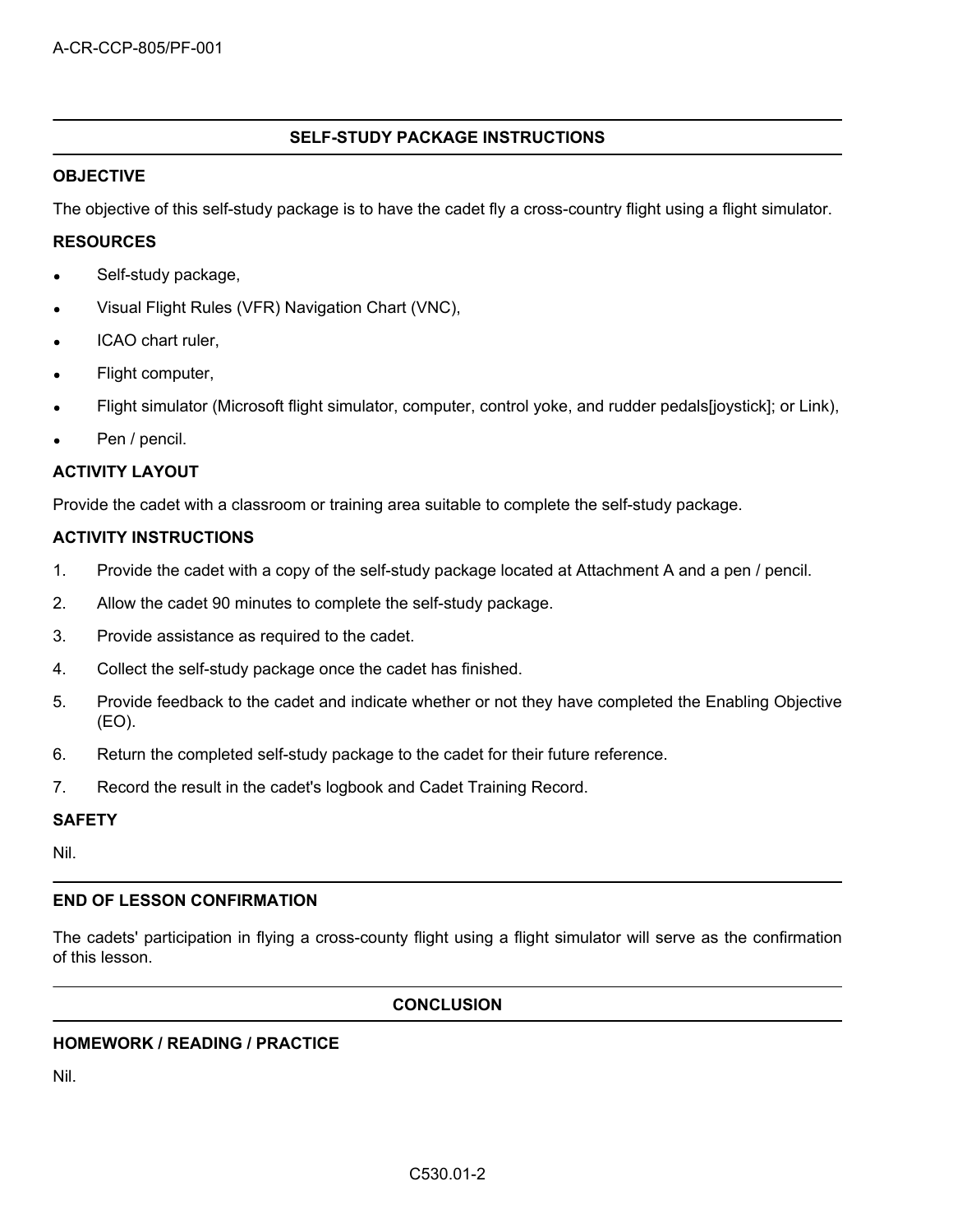# **METHOD OF EVALUATION**

Nil.

#### **CLOSING STATEMENT**

It has been stated by many flight instructors that a significant difference can be seen in the quality of students have used a flight simulator compared to those who did not. Continued training on flight simulators will enhance preparation for future flight training.

# **INSTRUCTOR NOTES / REMARKS**

Nil.

#### **REFERENCES**

A0-001 A-CR-CCP-263/PT-001. (2000). *From the ground up*. Ottawa, ON: Aviation Publishers Co. Ltd.

C3-345 Flight Simulator Navigation. (2009). *Air navigation*. Retrieved October 22, 2009, from http:// www.navfltsm.addr.com.basic-nav-general.htm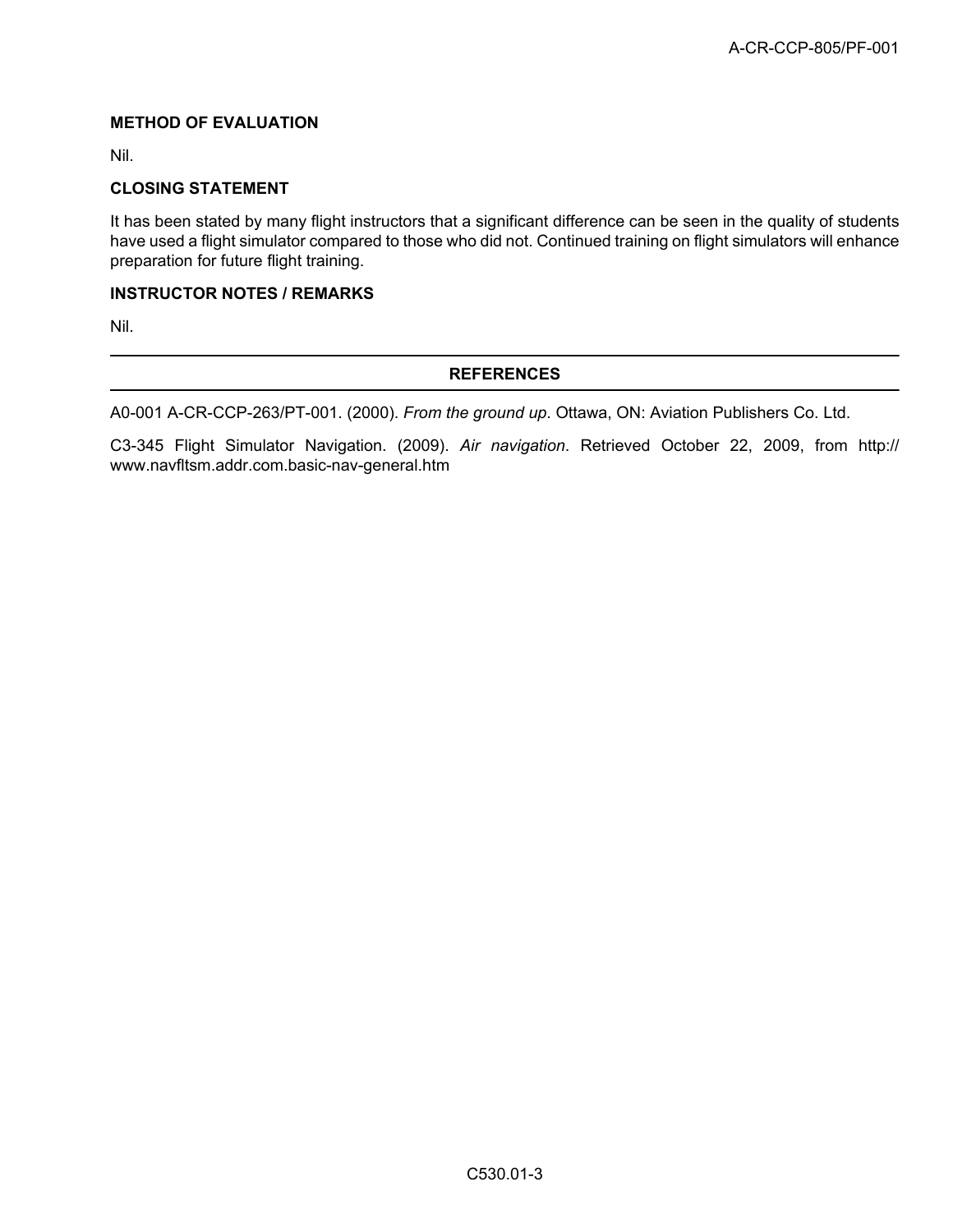THIS PAGE INTENTIONALLY LEFT BLANK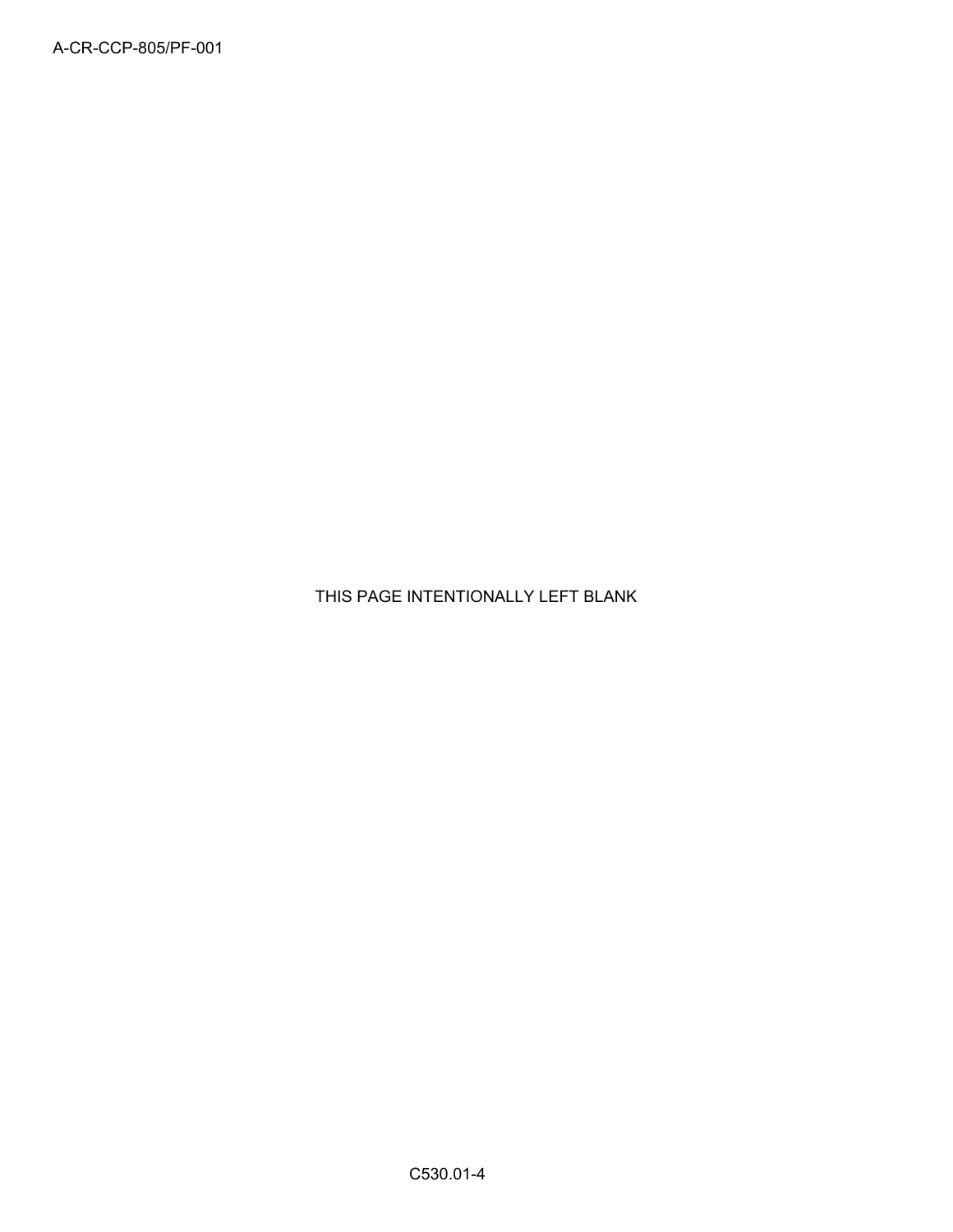A-CR-CCP-805/PF-001 Attachment A to EO C530.01 Instructional Guide

# Fly a Cross-Country Flight



**SECTION 1: PLOT A VISUAL FLIGHT RULES (VFR) CROSS-COUNTRY FLIGHT ON A VNC SECTION 2: DETERMINE AIRCRAFT SPEED SECTION 3: FLY A CROSS-COUNTRY FLIGHT**

C530.01A-1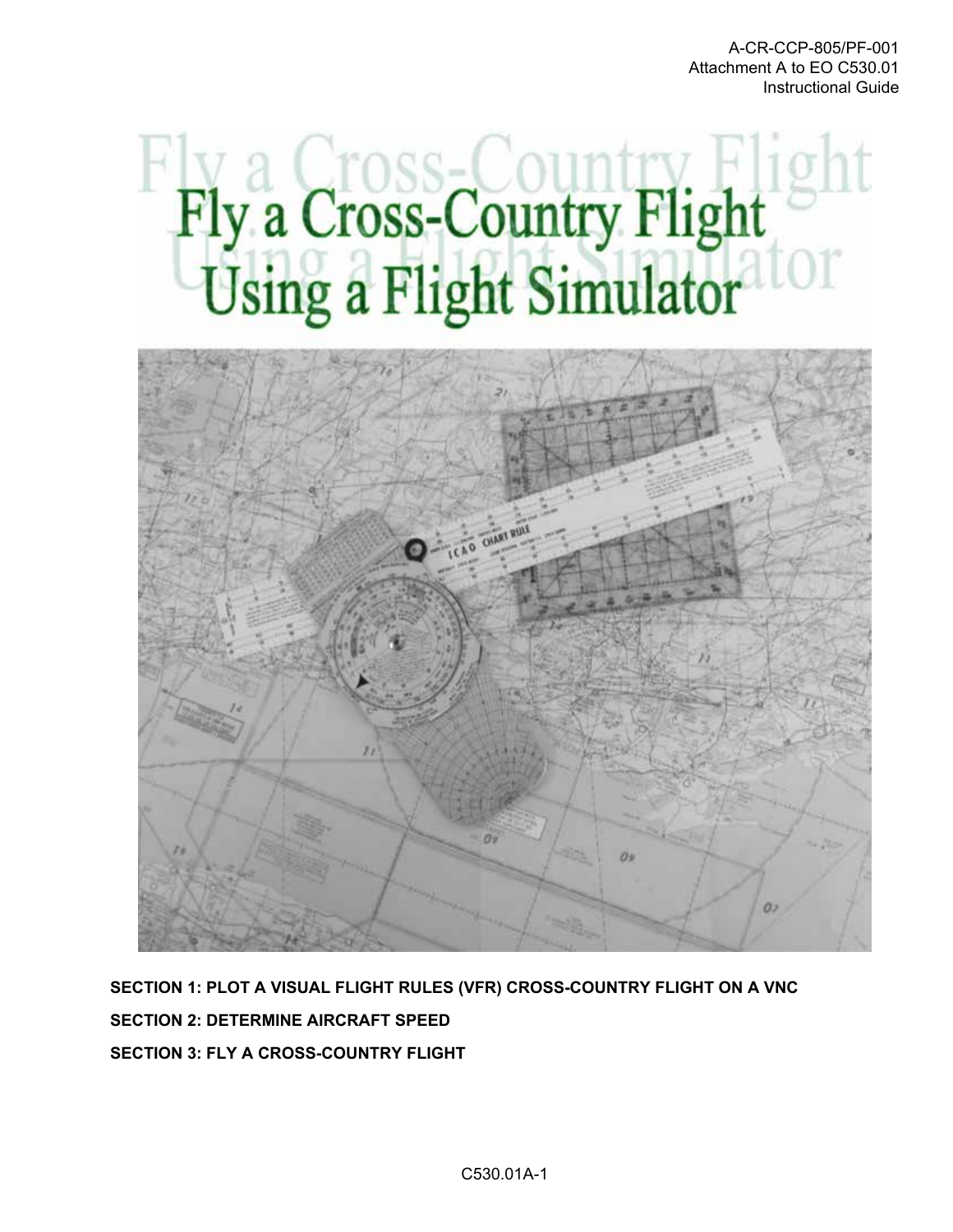# **SECTION 1 PLOT A VISUAL FLIGHR RULES (VFR) CROSS-COUNTRY FLIGHT ON A VNC**

#### **AIRPORT SELECTION**

#### **Pilotage**



# *Did you know?*

Pilotage is navigating from place to place by following visual landmarks on the ground.



Using a Visual Flight Rules (VFR) Navigation Chart (VNC), select two airports for the flight senario, including:

- 1. the departure airport, and
- 2. the arrival airport.

#### Figure A-1 VNC Cover

*Note*. From *Toronto VFR Navigation Chart*, by, Department of Natural Resources, 2001, Ottawa, Ontario: Geomatics Canada. Copyright 2001 by Nav Canada.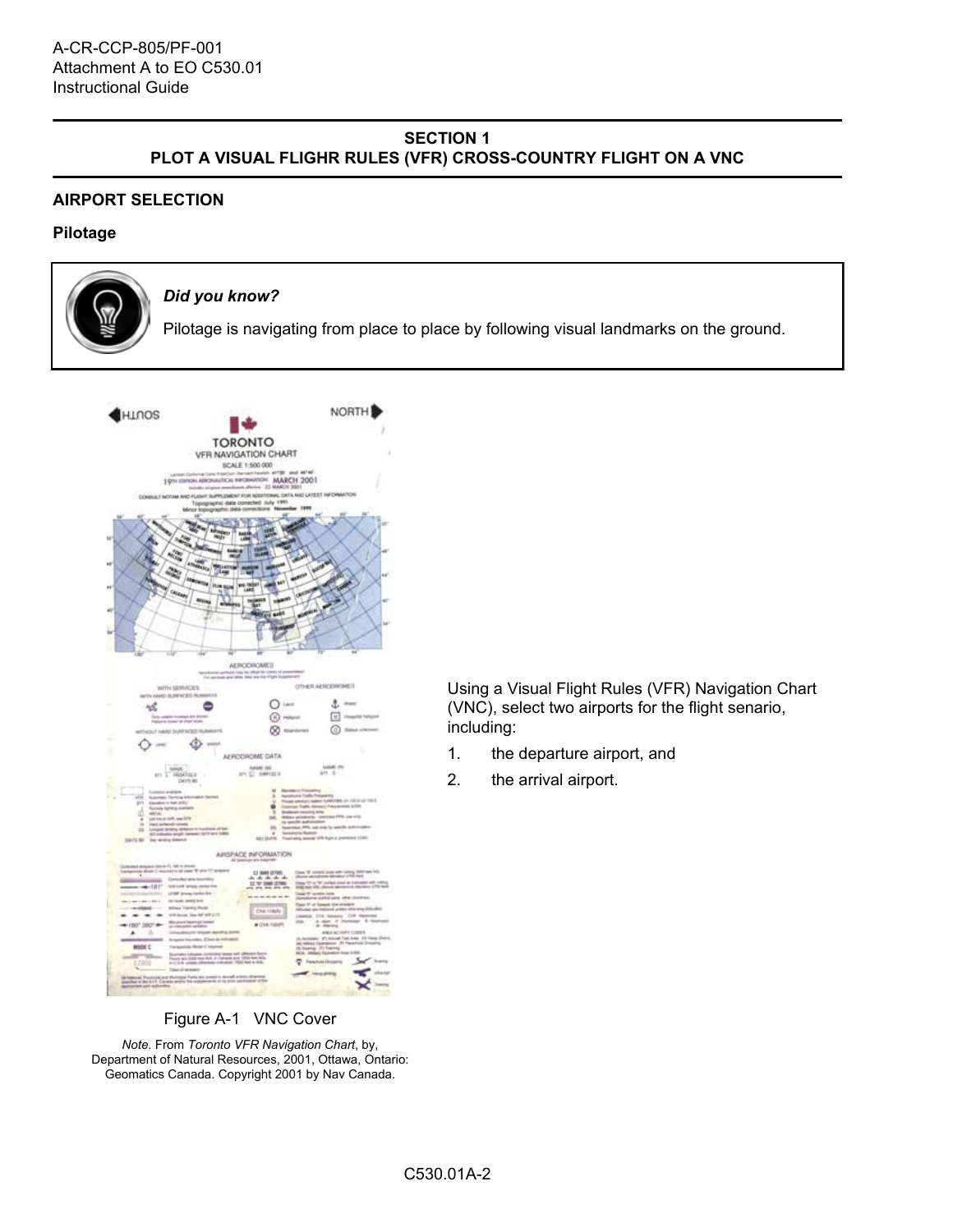# A-CR-CCP-805/PF-001 Attachment A to EO C530.01 Instructional Guide

# **Coordinates**



For each airport, identify the following:

- airport idenification letters (1),  $\bullet$ and
- airport VNC coordinates (2).  $\bullet$

Figure A-2 VNC Map Coordinates *Note*. Created by Director Cadets 3, 2009, Ottawa, ON: Department of Defence.

|                                            | <b>Activate Your Brain #1:</b> |             |  |
|--------------------------------------------|--------------------------------|-------------|--|
| What two airports will you be using?<br>52 |                                |             |  |
|                                            | Airports                       | Coordinates |  |
|                                            |                                |             |  |
|                                            |                                |             |  |

# **Distance**

Nautical Miles

Measure the distance to each turning point, totaling the distance between the two airports.



You will be flying a Visual Flight Rules (VFR) flight. The route between airports should have highways, rivers, towns / cities, and other landmarks visible from the air.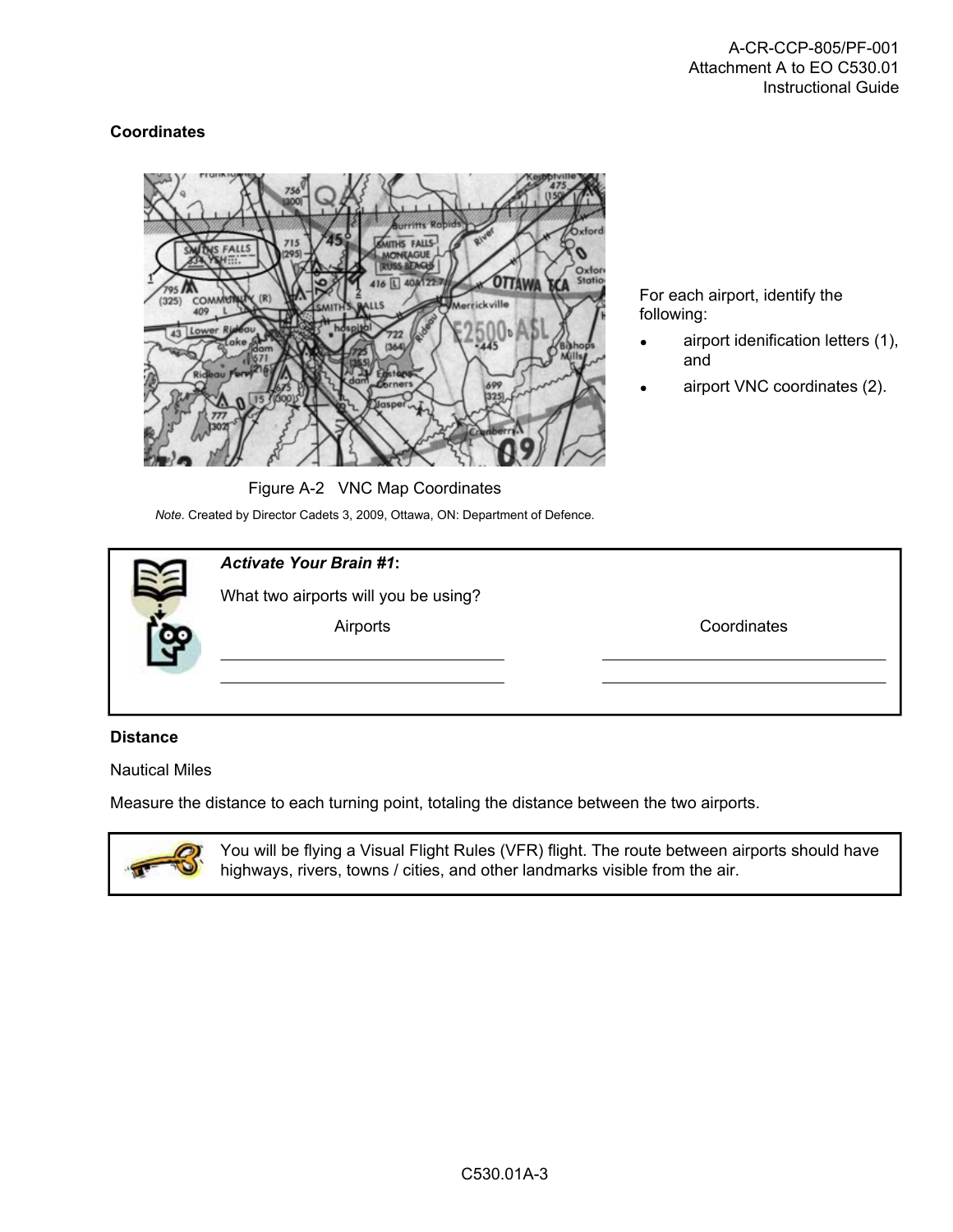# A-CR-CCP-805/PF-001 Attachment A to EO C530.01 Instructional Guide



Figure A-3 ICAO Chart Ruler

*Note*. Created by Director Cadets 3, 2009, Ottawa, ON: Department of Defence.

|  | <b>Activate Your Brain #2:</b>                                                                                                                                                           |  |
|--|------------------------------------------------------------------------------------------------------------------------------------------------------------------------------------------|--|
|  | What is the distance between the two airports? Each turning point will have a distance in<br>nautical miles (record as many turning points as required to arrive at the second airport). |  |
|  | First measurement:<br>Second measurement:<br>Third measurement:<br>Fourth measurement:<br>Fifth measurement:<br>Total distance:                                                          |  |

Convert the distance from nautical miles to statute miles using a flight comuputer. Using the inside ring, set the nautical miles on the nautical mile mark on the outside ring. Read the number on the second ring corresponding to the statute mile mark on the outside ring.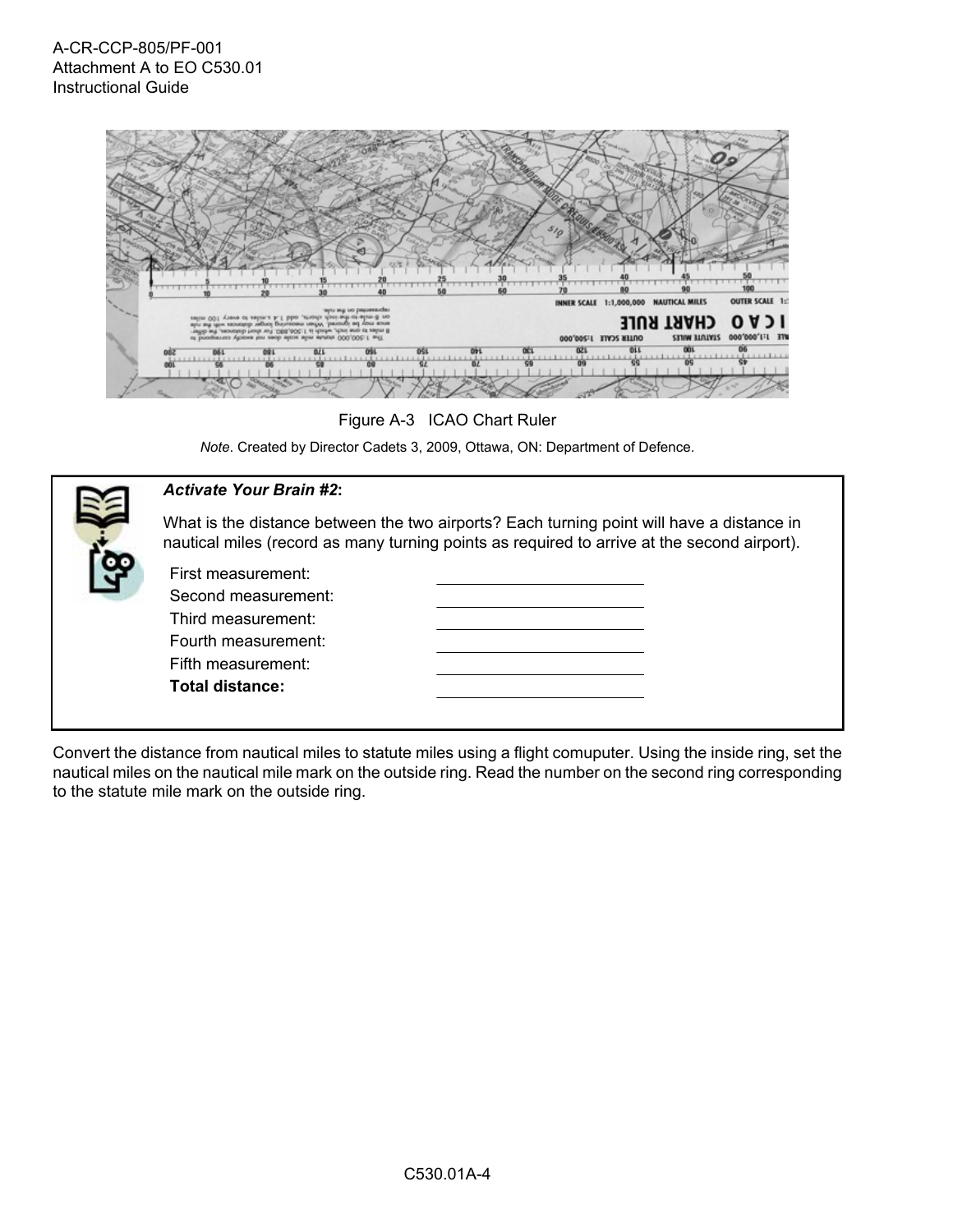

Figure A-4 Flight Computer

*Note*. Created by Director Cadets 3, 2009, Ottawa, ON: Department of Defence.



# *Activate Your Brain #3***:**

What is the distance between the two airports in statue miles?

Nautical Miles **Nautical Miles** Statute Miles

# **Landmarks**

Using the VNC, identify landmarks along the flight route that will be visible from the aircraft.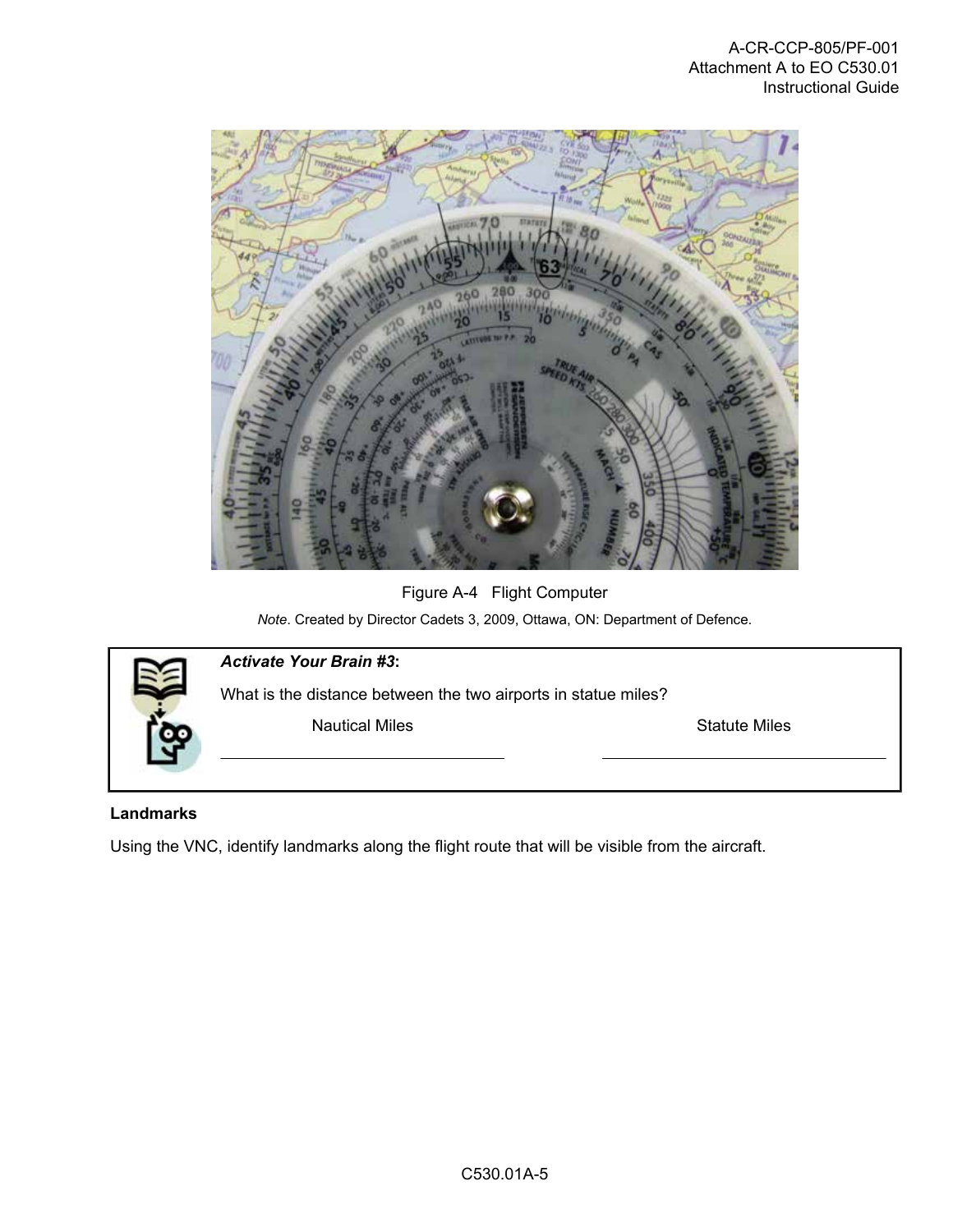

Figure A-5 Landmarks

*Note*. Created by Director Cadets 3, 2009, Ottawa, ON: Department of Defence.

|              | <b>Activate Your Brain #4:</b>                                                                      |  |  |  |
|--------------|-----------------------------------------------------------------------------------------------------|--|--|--|
| $\mathbb{E}$ | What are the landmarks you will be following between the two airports? List as many as<br>required. |  |  |  |
| Šл           | First landmark:<br>Second landmark:<br>Third landmark:<br>Fourth landmark:<br>Fifth landmark:       |  |  |  |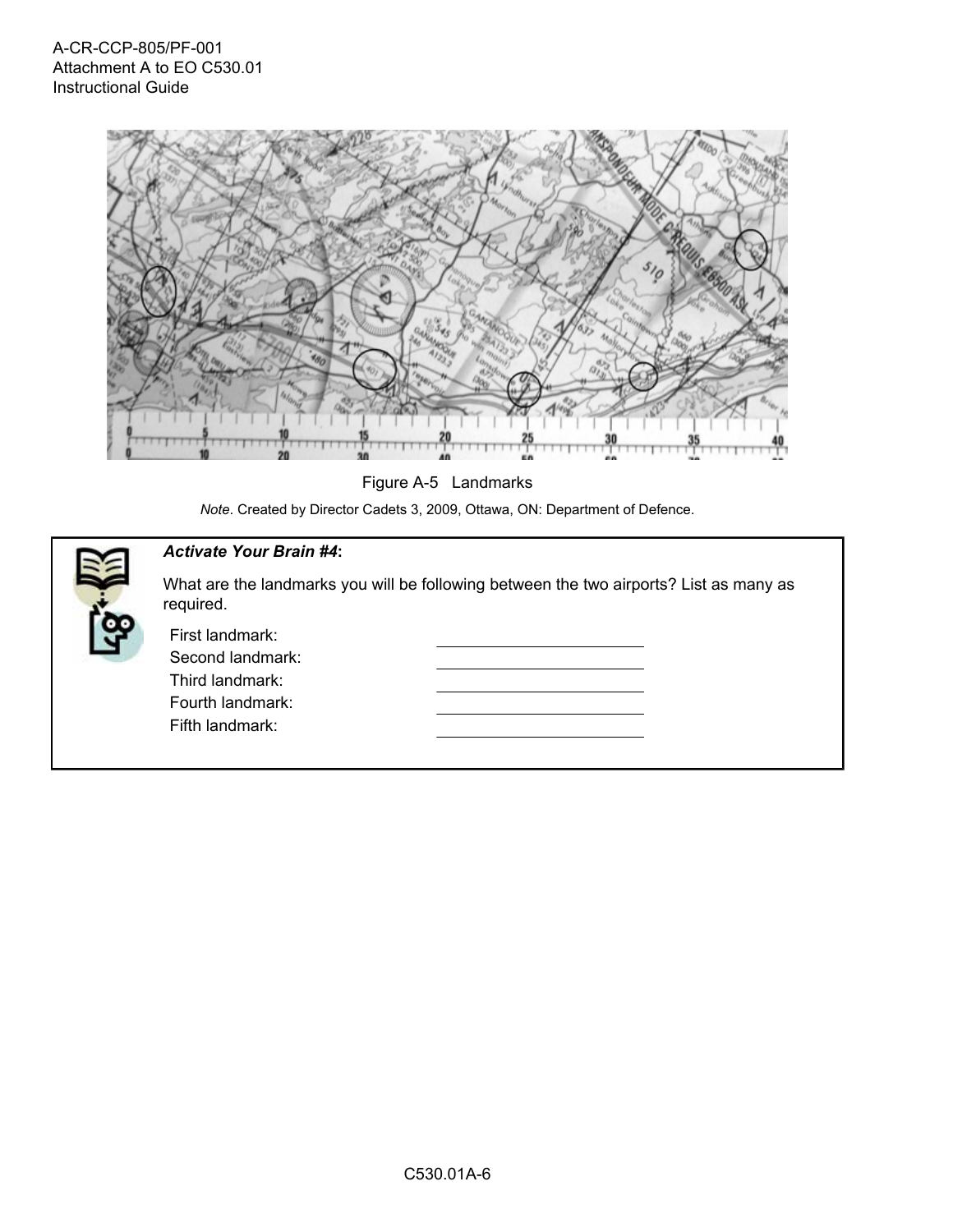# **SECTION 2 DETERMINE AIRCRAFT SPEED**

# **AIRCRAFT SPEED**

Calculate the airspeed you will need to fly to arrive at your arrival airport. The formula to calulate is:

**S**peed (unknown ground speed) X **T**ime (known [.5 hour]) = **D**istance (known)

As the speed is unknown, you will use the formula:

Distance / Time = Speed  $(D / .5 = S)$ 

|           | <b>Activate Your Brain #5:</b>                                       |            |      |        |       |
|-----------|----------------------------------------------------------------------|------------|------|--------|-------|
|           | What is the aircraft speed required to fly between the two airports? |            |      |        |       |
| <u>မှ</u> | <b>Distance</b>                                                      | Divided by | Time | Equals | Speed |
|           |                                                                      |            | .5   | $=$    |       |
|           |                                                                      |            |      |        |       |

To finalize your scenario, the following knowns will be set in the simulation program, including:

- clear daylight,
- no wind,
- altitude is 1 200 feet, and
- aircraft to fly, to include:
	- $\circ$ Piper J-3C Cub, or
	- $\circ$ Cessna C172.



#### *Did you know?*

The Piper J-3C's maximum speed is 74 kts (85 mph / 137 km/h).

The Cessna C172's maximum speed is 126 kts (203 km/h).



Variations from this criteria can be made to adjust for the area in which you are flying.

Complete the flight plan sheet using the data from the Activate Your Brain boxes.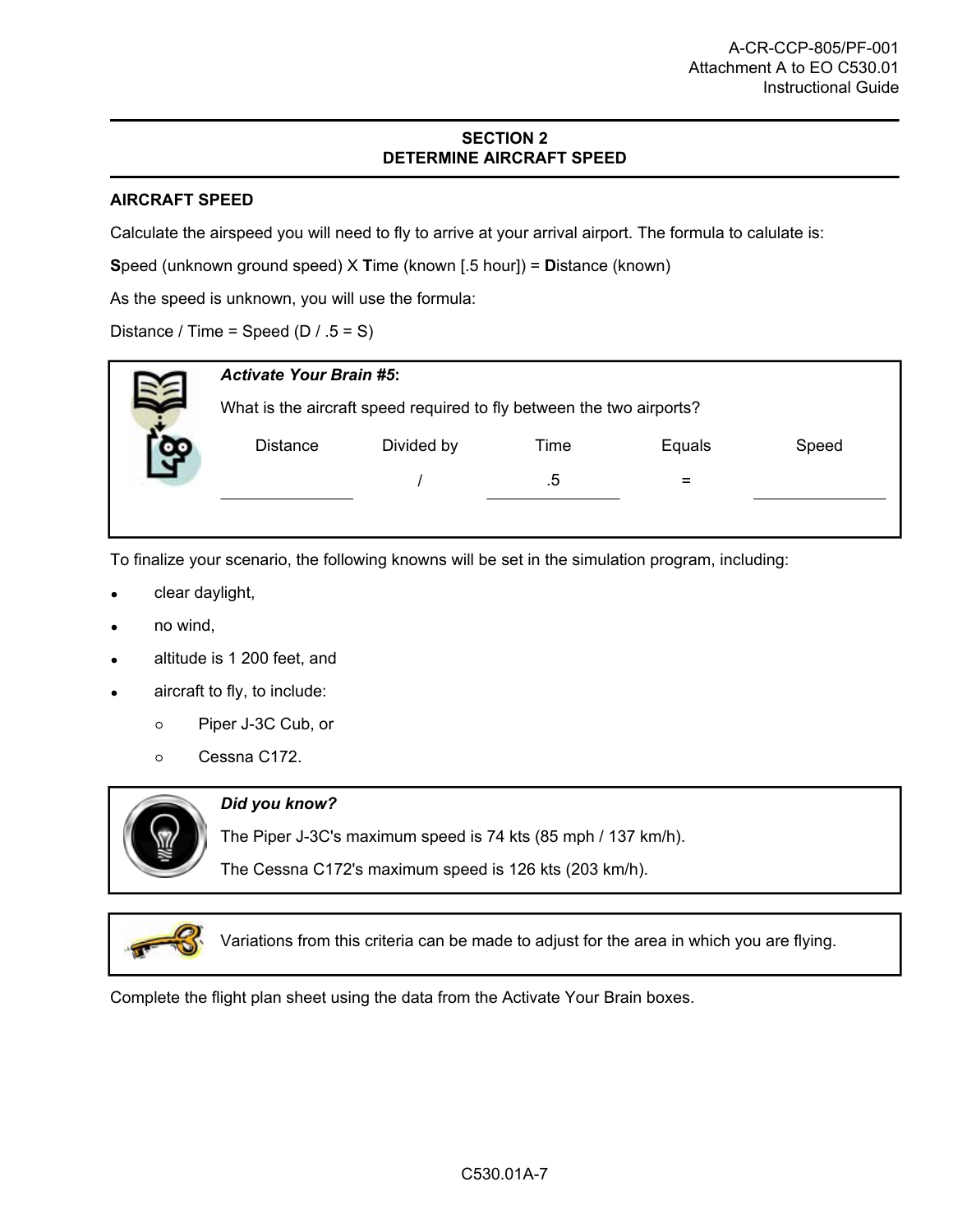# **FLIGHT PLANNING WORKSHEET**

 $\overline{8}$  $\overline{9}$  $\overline{10}$ 

| Date:               | Depart:                        |                                | Destination:             |                                |
|---------------------|--------------------------------|--------------------------------|--------------------------|--------------------------------|
|                     |                                | Airport, ID and<br>coordinates |                          | Airport, ID and<br>coordinates |
| Distance to travel: | one-way                        |                                |                          |                                |
| Altitude:           |                                |                                |                          |                                |
| Airspeed:           |                                |                                |                          |                                |
| Landmarks           | <b>Description of landmark</b> |                                | Time arrived at landmark |                                |
|                     |                                |                                |                          |                                |
| 2                   |                                |                                |                          |                                |
| 3                   |                                |                                |                          |                                |
| 4                   |                                |                                |                          |                                |
| 5                   |                                |                                |                          |                                |
| 6                   |                                |                                |                          |                                |
| 7                   |                                |                                |                          |                                |

| <b>Airports</b> | Timings |
|-----------------|---------|
| Depart 1        |         |
| Arrive 2        |         |
| Depart 2        |         |
| Arrive 1        |         |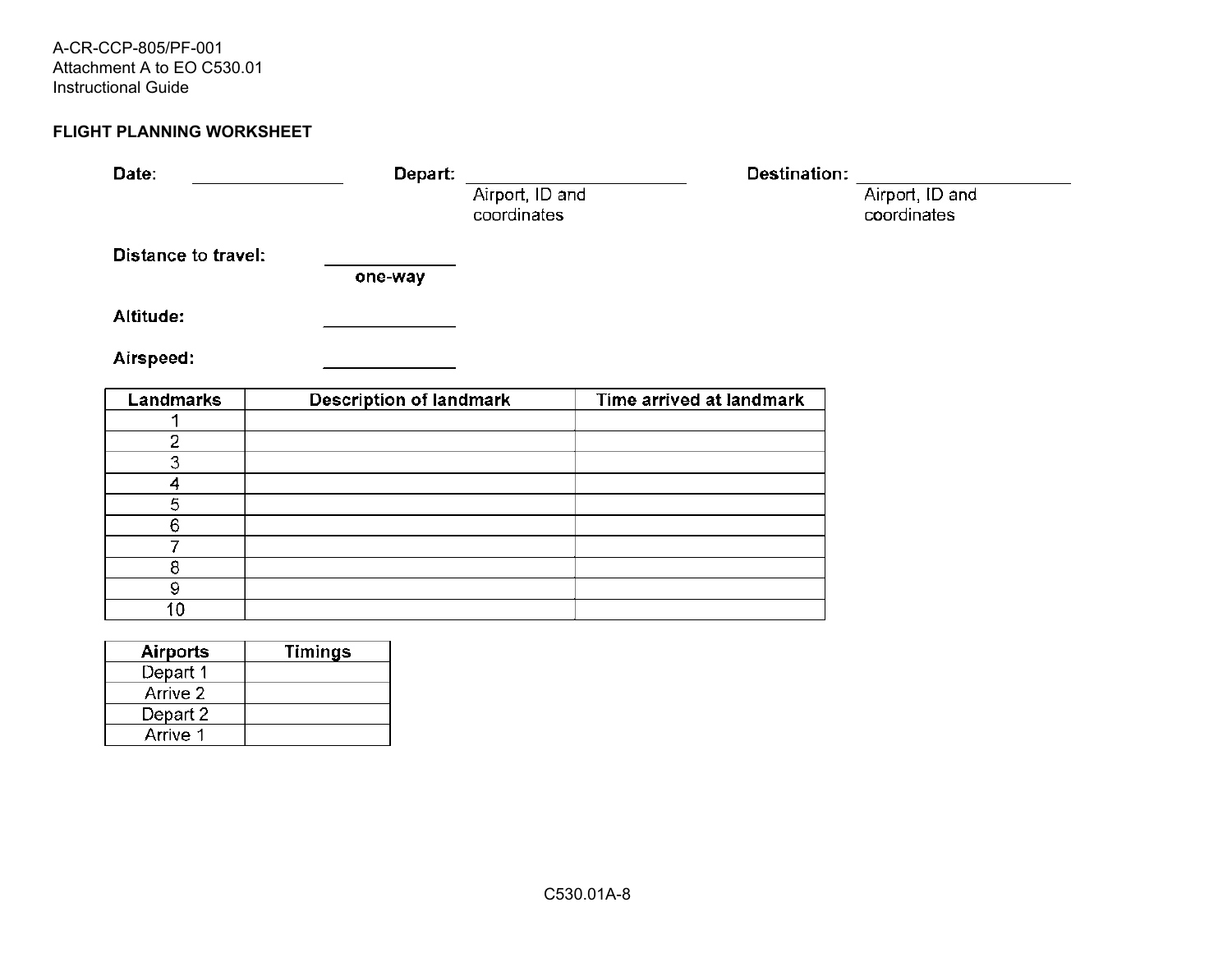# **SECTION 3 FLY A VFR CROSS-COUNTRY FLIGHT USING A FLIGHT SIMULATOR**

Start the flight simulator with the scenario you created.

Using the flight simulator, fly the VFR cross-country flight at 1 200 feet AGL. Once you arrive at the first airport, land and then take off for a return flight to the original airport where you will land and taxi to the gas pumps.

Fill in the times as required during the flight on the Flight Planning Worksheet.